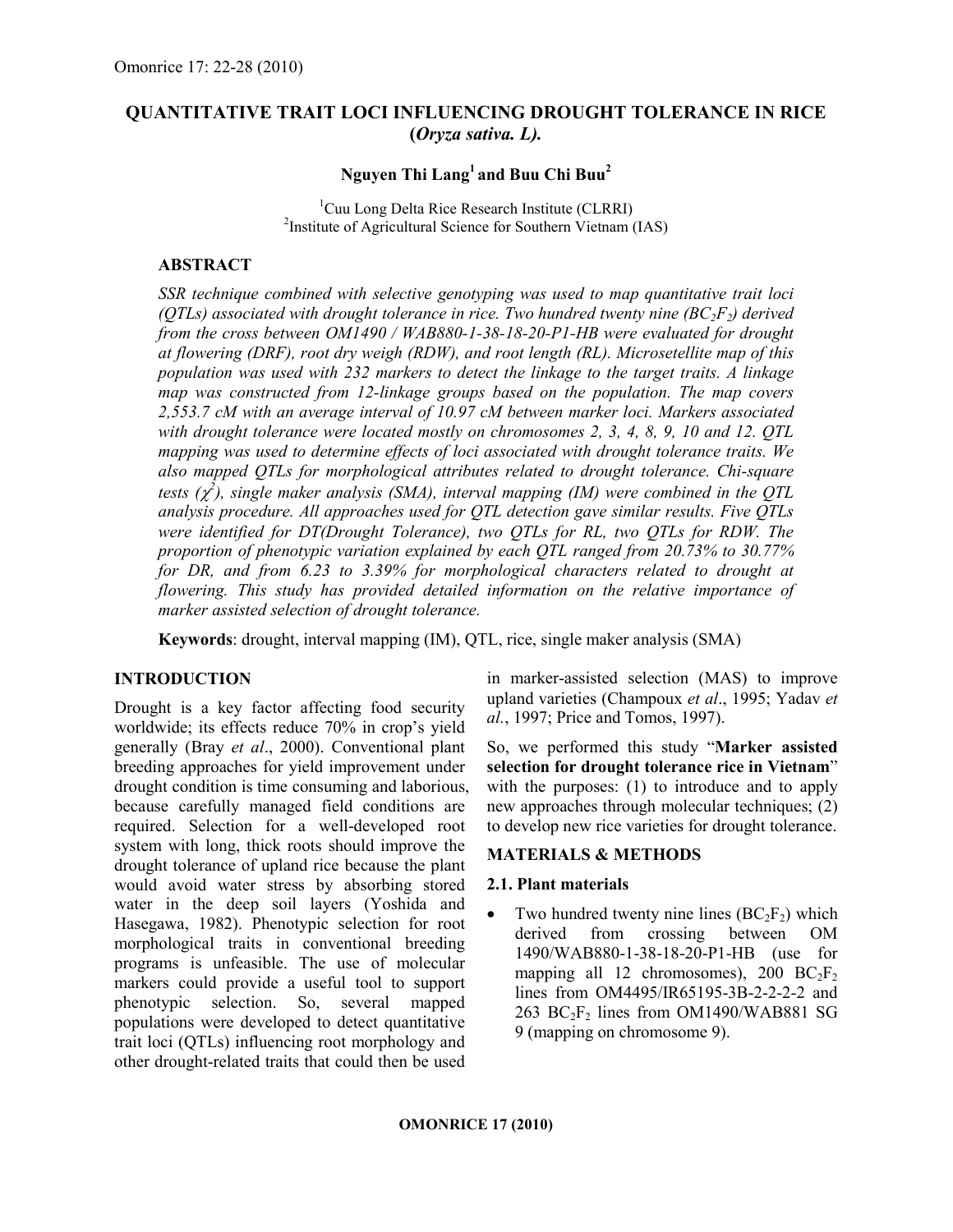- BC lines were tested for drought at flowering stage (DF), dry root weigh (DRW), root length (RL) and screened by using SSR markers
- Mapping of this population established with 232 SSR markers to detect the linkage to target traits.
- A linkage map was constructed from 12 linkage groups based on the population. Screening drought tolerance was followed by IRRI (2006) and modified by Lang (2007).
- The  $BC_2F_2$  lines were screened by using microsatellite (SSR) marker.

| N <sub>0</sub> | Name of variety         | Characterization                                                                                                    | Gender |
|----------------|-------------------------|---------------------------------------------------------------------------------------------------------------------|--------|
|                | OM1490                  | High yield, good quality (the average amylose<br>content) growth time for 90 days, susceptible to<br>drought        | Female |
| 2              | OM4495                  | High yield, good quality (the average amylose<br>content), growth time for 90 days, drought<br>tolerance moderately | Female |
| 3              | WAB880-1-38-18-20-P1-HB | Drought tolerance                                                                                                   | Male   |
| 4              | <b>WAB881SG9</b>        | Drought tolerance, fragrance                                                                                        | Male   |
| 5              | IR 65195-3B-2-2-2-2-2   | Drought tolerance                                                                                                   | Male   |

Table 1: List and characterization of varieties used as the materials for crossing

## 2.2. Methods

## 2.2.1. Evaluation of parents and  $BC_2F_2$  for drought stress

The experiment was designed by random completely block, three replication with each experimental plot of 300 m<sup>2</sup>. The  $BC_2F_2$  lines and parents were soaked until germination, and sown into plastic trays. After 15 days, they were transplanted into basins which were built by cement. After transplanting about 10 days, the drainage through drain taps was performed; without provide the water until flowering rice. Subsequently, the samples were obtained, analysis of agronomic and yield traits as well as evaluation and screening of promising varieties for drought tolerance.

## 2.2.2. DNA extraction (CTAB)

DNA for PCR was prepared by using DNA extraction procedure with CTAB method which was modified by Lang (2002).

### 2.2.3. Amplification of microsatellites and detection of their polymorphisms

PCR amplification was performed in 10 mM Tris-HCl (pH=8.3), 50mM KCl, 1.5mM  $MgCl<sub>2</sub>$ , 1 unit of TAKARA DNA Taq Polymerase, 4 nmole of dNTP, 10 pmole of primer, with 30ng of genomic DNA per 25 µl using a thermal cycler 9600 (Perkin-Elmer). The PCR reactions were denatured at  $95^{\circ}$ C for 4 min, followed by 35 cycles of 94 $\mathrm{^{\circ}C}$  for 1 minute, 55 $\mathrm{^{\circ}C}$  for 1 minute and 72 $\mathrm{^{\circ}C}$ for 2 minute. The final extension was at  $72^{\circ}$ C for 5 min. After PCR, 13µl of loading buffer (98% formamide, 10mm EDTA, 0.025% bromophenol blue, 0.025% xylene cyanol) were added. Polymorphisms in the PCR products were detected by ethidium bromide staining after electrophoresis on 3% agarose gel.

### 2.2.4. Construction of SSR mapping and assignment of linked groups to chromosomes

To construct the SSR mapping and to assign the linked groups to chromosomes, a set of SSR markers which were present in the test population were first identified. Linkage groups were ordered by using MAPMARKER (Lander et al., 1987). Linkage group was reconfirmed using the "GROUP" Map units (cM) were derived by using the Kosambi function (Kosambi, 1944).

## 2.2.5. QTL analysis

Single-marker QTL analysis using linear regression was done following Tanksley SD (1993). The marker alleles link to drought was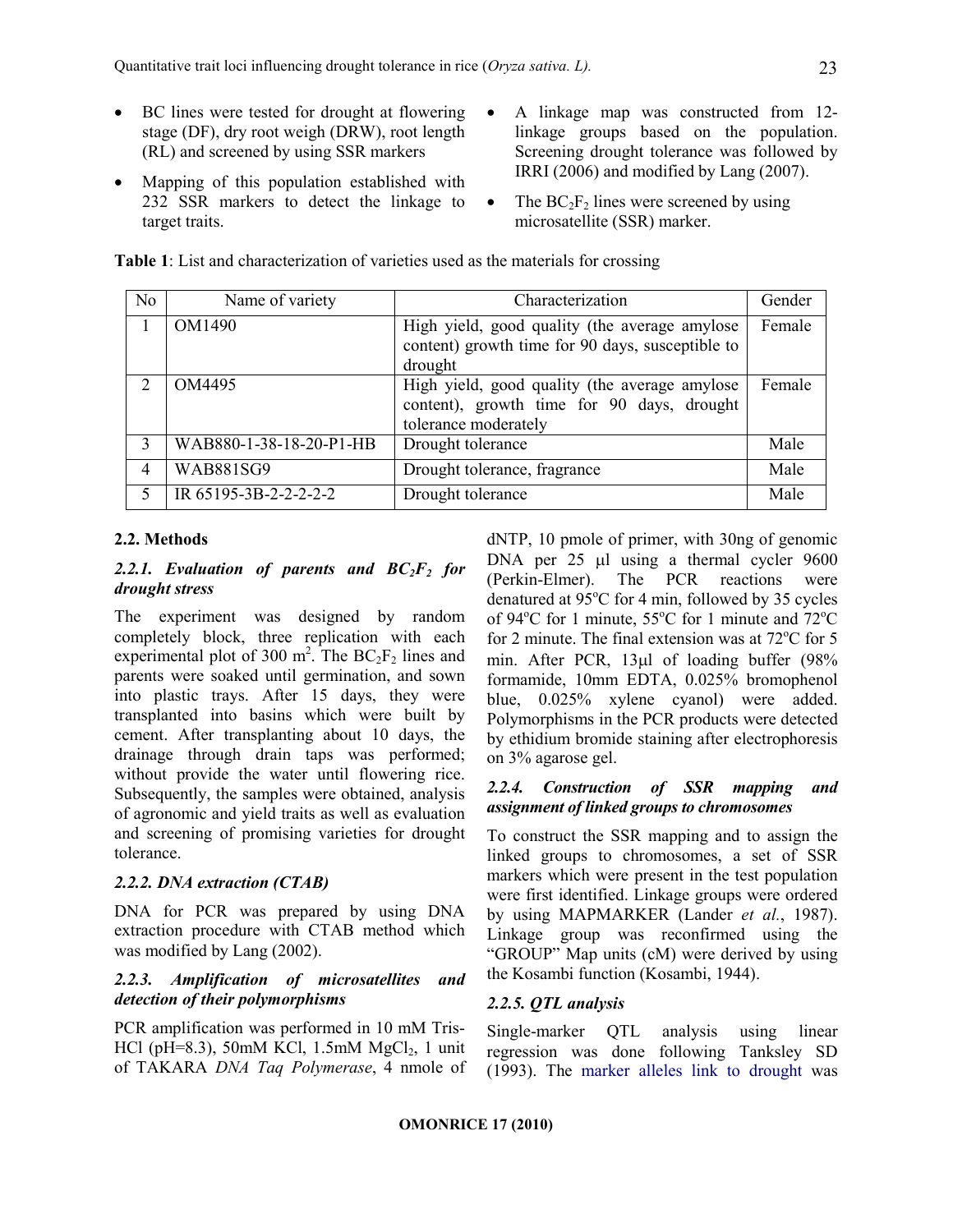coded 1; and in contrast, coded 0 for conducting regression analysis.

- The data was analyzed using MAPMARKER to locate gene for protein.
- For QTLs, interval analysis was conducted with MAPMARKER/QTL on the quantitative. The threshold for declaring a QTL for protein was LOD> 3.0.

#### RESULTS & DISCUSSION

### 3.1. Phenotypic variation for drought tolerance

Figure 1 indicated that the phenotypic distribution of drought evaluation among the  $BC_2F_2$  lines was continuous. This brings a good recombination for salinity reaction in the population. For dry shoot weight (DSW) and dry root weight (DRW), large

differences were noticed in the population. DSW ranges from 45mg to 110mg and for DRW from 200mg to 350mg.



Figure 1: Screening for drought tolerance at seedling stage in rice

|  |                         |  |  | <b>Tables 2:</b> Genetic mapping for drought tolerance on 12 chromosomes of $BC_2F_2$ from OM1490/ |  |  |
|--|-------------------------|--|--|----------------------------------------------------------------------------------------------------|--|--|
|  | WAB880-1-38-18-20-P1-HB |  |  |                                                                                                    |  |  |

| Chromosomes | Marker  | Length  | Av. cM between |  |  |  |
|-------------|---------|---------|----------------|--|--|--|
|             | numbers | (cM)    | two markers    |  |  |  |
| 1           | 24      | 355.5   | 14.81          |  |  |  |
| 2           | 25      | 327.0   | 13.08          |  |  |  |
| 3           | 19      | 221.8   | 11.67          |  |  |  |
| 4           | 18      | 187.9   | 10.43          |  |  |  |
| 5           | 17      | 183.2   | 10.77          |  |  |  |
| 6           | 20      | 120.9   | 6.04           |  |  |  |
| 7           | 18      | 189.0   | 10.50          |  |  |  |
| 8           | 17      | 180.9   | 10.64          |  |  |  |
| 9           | 20      | 290.4   | 16.13          |  |  |  |
| 10          | 15      | 133.3   | 8.88           |  |  |  |
| 11          | 18      | 177.2   | 9.84           |  |  |  |
| 12          | 21      | 186.6   | 8.88           |  |  |  |
| Total       | 232     | 2,553.7 | 10.97          |  |  |  |

Note: T: tolerance, MT: Moderate tolerance, S: susceptible

Based on the result of evaluation for drought tolerance from parents and  $BC_2F_2$  lines indicated that  $BC_2F_2$  lines from crossing between OM4495/ IR 65195-3B-2-2-2-2-2 for drought tolerance moderately;  $BC_2F_2$  lines from crossing between OM1490 / WAB880-1-38-18-20-P1-HB, OM1490 / WAB881SG9 for drought tolerance were very good. This demonstrated that tolerance genes for drought stress transferred from WAB880-1-38-18- 20-P1-HB, WAB881SG9 into OM1490 variety.

#### Phenotyping

Rice is particularly sensitive to drought during the reproductive stage, when it can lead to various degrees of sterility. Crop tolerance to drought is complex both genetically and physiologically. Many morpho-physiological traits putatively contribute to drought tolerance (DT) and each of these traits is typically controlled by multiple genes or quantitative trait loci (QTLs), and is influenced by environment to a great extent.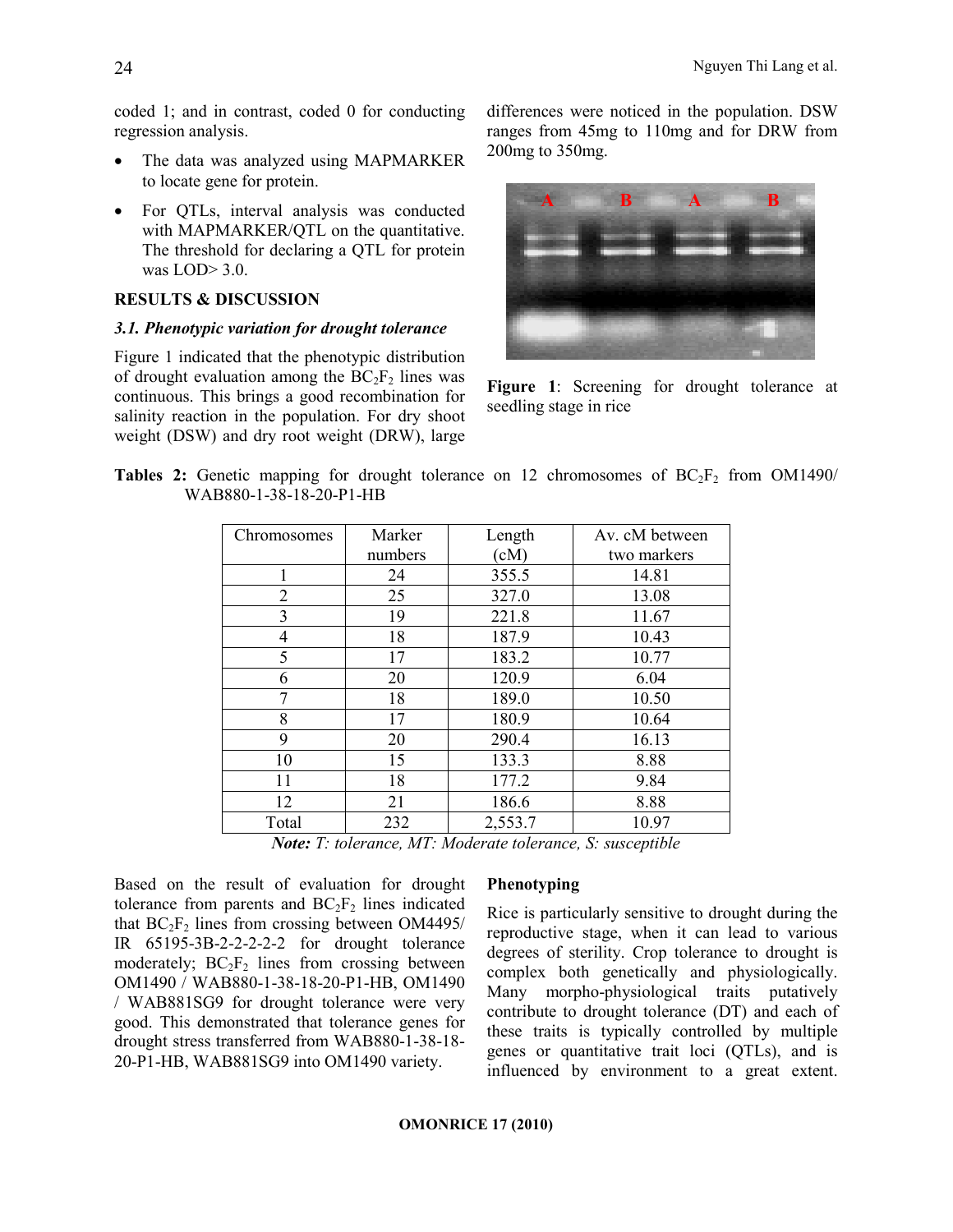Developing DT rice varieties has not been very successful despite the efforts made by breeders, because in practical breeding programs, populations are typically segregating for maturity, making it difficult to accurately, repeatedly time, and manage a uniform and relevant water stress level for selection.

This variety, the recurrent parent in the ABC (advanced backcrossing), had not previously been used for quantitative trait locus (QTL) mapping. The donor parent was WAB 880-1-38-18-20-P1, IR65195-3B-2-2-2-2 and WAB881 SG9 from IRRI were crossed with OM1490 and OM4495 (indica genotypes).

## 3.2. Polymorphism of SSR markers

Fifty one out of 450 SSR markers were identical among these lines. The microsatellite markers have already been investigated before that, 82 primers showed no amplification, and 99 ones with amplification but monomorphism. However, polymorphism was noticed with 232 microsatellite markers. Among of 232 polymorphic SSR markers, 35 percentage SSR markers link to OM1490 and 65% others from WAB880-1-38-18-20-P1-HB. Amplified fragments ranged in size from 95 bp to 352 bp for all dissected primers in the analysis. The widest range of primers RM201, RM242 was 220bp

## Construction of a linkage map

Linkage analysis was performed with microsatellite mapping data by using MapMarker version 3.0 (Lander et al. 1987).

A molecular map was constructed according to published microsatellites from Cornell University. The 232 microsatellite markers were assigned to linkage group. MapMarker version 3.0 was used to generate microsatellite map for each linked group. Figure 2 shows the linkage map for 232 SSR markers employed in this study. Mapping covers 2,553.7 cM with an average interval of 10.97 cM between marker loci. Markers associated with drought tolerance were located mostly on chromosomes 2, 3, 4, 8, 9, 10 and 12

| OMDN110<br>OMDN <sub>1</sub><br>S79982<br>S79983 | AGGTTAAAGGGATAGTCGAGTTGGTTTCTGAT--AGATGATAGTAAGATTAAT----<br>54<br>143<br>599<br><u>TGGCAAAGAGGCCTCATCCATCGCCCTGGACGGCTCGTTTTGGTCAAATCAGTGATTGCG</u><br>567<br><u>\GGCCTCATCCATCGCCCTGGACGGCTCGTTTTGGTCAAATCAGTGATTGCG</u><br>$+ +$<br>$\star$<br>$\star$ |
|--------------------------------------------------|-----------------------------------------------------------------------------------------------------------------------------------------------------------------------------------------------------------------------------------------------------------|
| OMDN110                                          | 104<br>AGTGAATGTGAATGATGA---GGTGAAAGATGTG---GTGTAGCTGAATCTGGAAT-                                                                                                                                                                                          |
| OMDN1                                            | 196<br>GGTGA---CTTGCACAGTTGATGGGAGGAGAAGAAA---GTGGATCTGGTTGGGGGAAT                                                                                                                                                                                        |
| S79982                                           | 659<br>GCTAAACCCATCCATCATTTCATGGTGACACATGCTCCCGTGTGGGTATTTGAAGAGATC                                                                                                                                                                                       |
| S79983                                           | 627<br><b>GAGATC</b><br>TTCATGGTGACACATGCTCCCGTGTGGGTAT                                                                                                                                                                                                   |
|                                                  | $\star$<br>$\div$<br>$+ +$<br>$+$<br>$\star$<br>$***$<br>$\star$<br>$\star$<br>$+ +$<br>$\star$                                                                                                                                                           |
| OMDN110                                          | -GAA-TAGGGATGATGGATAGAAAGTGGATAAGTTGAGTGGTGTGAGGTG<br>1.52                                                                                                                                                                                                |
| OMDN1                                            | 242<br>-AAAATTTGGTCGGTGGGGGCAAAACAAAAAGAAAAAAAATT---GTTA                                                                                                                                                                                                  |
| S79982                                           | 709<br>-TGCGATCCTTCTTTTGGGCTGGCAAGGAAAAATCCAACGGTGGCCAGTG                                                                                                                                                                                                 |
| S79983                                           | 686<br>GAGCAGTGGATGGGATCCTTCTTTTGGGCTGGCAAGGAAAAG-TCCAACGGTGGCCAGTG                                                                                                                                                                                       |
|                                                  | $***$<br>$\star$<br>$\star$<br>$\star$<br>$\star$<br>$\div$<br>$\div$                                                                                                                                                                                     |
| OMDN110                                          | 208<br>ATGGTTGAAATTGAGTTTGGTTGT--GCGTTGGTCGGGGTAAAG--TGGTGGGGTGAGAG                                                                                                                                                                                       |
| OMDN <sub>1</sub>                                | 302<br>GGGGTTAAAATCCGTTCTCGCCCCCCGGCCCCCAGTGATTTAAGGATAGGTTTGTTGGGGG                                                                                                                                                                                      |
| S79982                                           | 769                                                                                                                                                                                                                                                       |
| S79983                                           | 746<br>CTTGGTAACTTGGAAATCAGTCTGCAAACCCACTTCGCTTGGTGGTCTGGGAATCCGCAA                                                                                                                                                                                       |

Figure 2: Molecular linkage on 12 chromosome from  $BC<sub>2</sub>F<sub>2</sub>$  population of **OM1490** / WAB880-1-38-18-20-P1-HB

#### OMONRICE 17 (2010)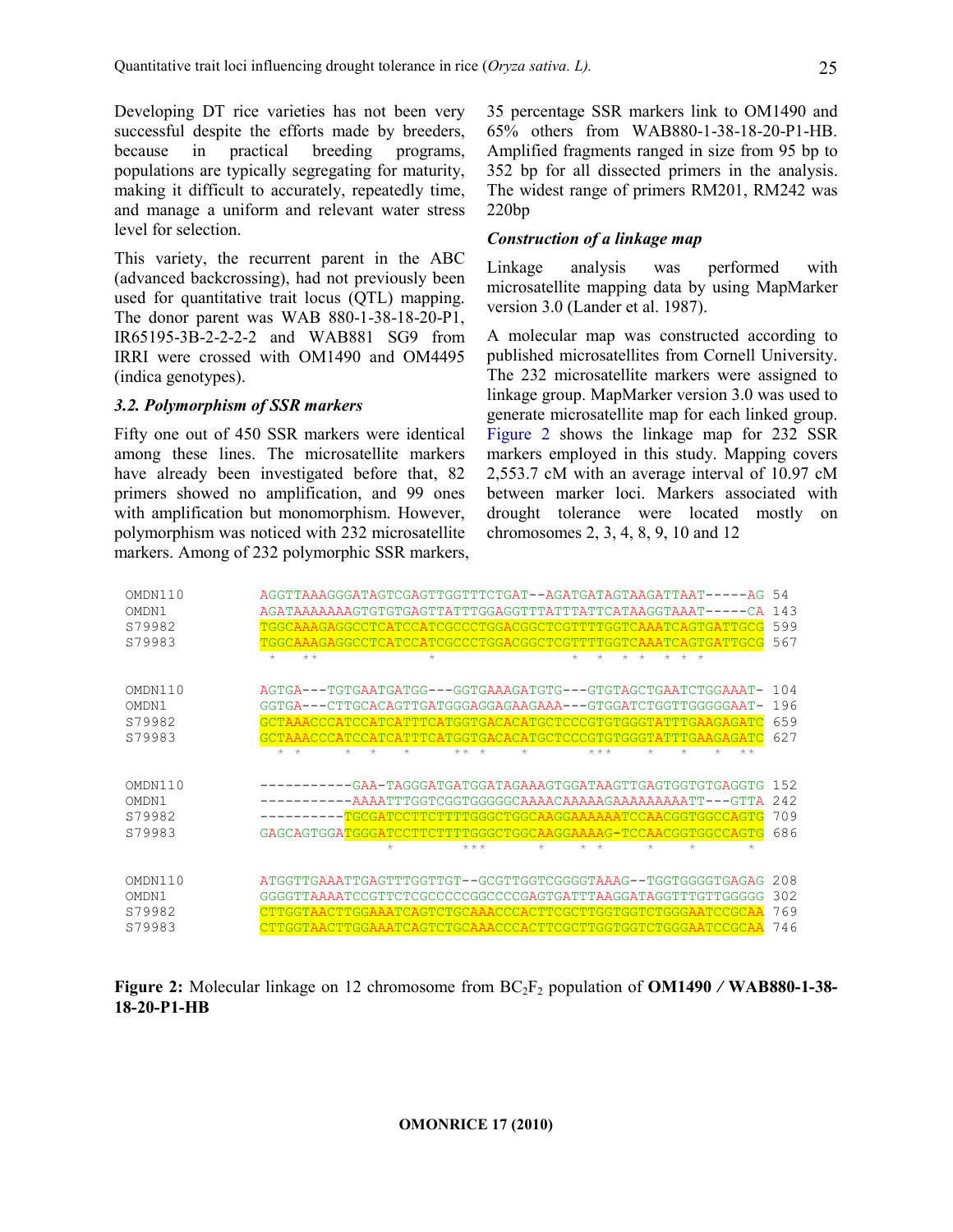## Construction of a linkage for fine map for drought tolerance

Linkage analysis was performed with microsatellite mapping data using MapMarker version 3.0 (Lander et al. 1987, 1989).

# Frequency

Phenotypic selection for completed in using 20 marker assays in 229 lines.  $BC_2F_2$  were evaluated for root length (RL), spikelet fertility (SF), DRR (drought recovery score) and yield (Y) in CLRRI. The target segment on chromosome 9 (RM201) significantly increased root length and DT under drought stress treatments, confirming that this root length QTL from OM1490 / WAB 880-1-38-18- 20-P1-; OM1490 / WAB881 SG9, OM4495 / IR65195-3B-2-2-2-2. The data suggested that drought tolerance for yield components is largely associated with genetic and physiological factors independent from those determining the traits per se. The implications of these results for developing an efficient strategy of marker-assisted selection for drought tolerance are discussed.

A molecular map was constructed according to published microsatellites from Cornell University. The 116 microsetellite markers were assigned to linkage group. MapMarker was used to generate microsatellite. Figure 3 show the linkage map for 20 SSR markers employed in this study. Although there are a few gaps of more than 50 cM, the linkage map had a total map length of 2,905.50 cM. The average interval size was 23.05cM, the smallest size in chromosome 9 (12.50cM) (Table 2) and the largest in chromosome 9. There are a few gaps larger than 50 cM. It indicated that the genetically related parents cause the low turn of polymorphism for microsetellite markers.

A mapping population of 229  $BC_2F_2$  lines derived from a cross between OM1490 / WAB880-1-38- 18-20-P1-HB, was used to detect quantitative trait loci (QTL) for traits associated with drought tolerance at 30 days after transplanting.

From the random sample and SMA, F-tests were significant, indicating markers associated with drought tolerant. The results showed that individual putative QTL explained the average of phenotypic variation 20.78 % for drought. RM201, RM328 showed the highest F-value (P<0.001) and

therefore are most likely to be linked drought tolerant trait (Lang et al 2008)

Phenotypic measurement is very important in tagging QTL, because quantitative traits are largely affected by environment and measuring characters like drought tolerance. It is complicated because there is little agreement about how to artificially impose the stress. Phenotypic frequency distributions support the quantitative inheritance of drought tolerance gene. There are large differences in those traits. Some lines are highly tolerant to drought, while others are very sensitive. This can be interpreted to mean that under certain drought condition, plant growth, dry shoot weight, and dry root weight are more severely affected by environment. Many of the drought tolerant varieties are traditional cultivars which tend to be tall and photoperiod sensitive. These maybe adaptive traits in many salt prone environments but modern plant breeders would like to be able to more genes controlling salt tolerance into short stature, high yielding varieties. There was no relationship between the number of shared QTL and presence/absence of phenotypic correlation. It is indicated that a large proportion of the phenotypic variance is explained by QTLs that were not detected or else by the presence of other genetic effects. Based on the QTLs for salinity tolerance excluding the major gene in chromosome 9, three microsatellite loci were tightly detected minor genes for drought tolerance. One of them is RM201 (chr.9). The ability to detect the tight linkage between markers and drought tolerance genes depends on the number of mapped markers that is available for populations. Results from this study indicate that at least eight genomic regions in these rice lines contain genes that confer drought tolerance during seed germination. Both parents contain favorable QTLs affecting this trait, suggesting the likelihood of recovering transgressive segregants (progenies derived from these parental lines). Such segregant lines may be identified through marker-assisted selection. In addition, because drought tolerance at one stage of plant development may not be correlated with tolerance at other stages, the utility of MAS may be even more if QTLs at all critical developmental stages are identified. This would also contribute to our knowledge of the genetic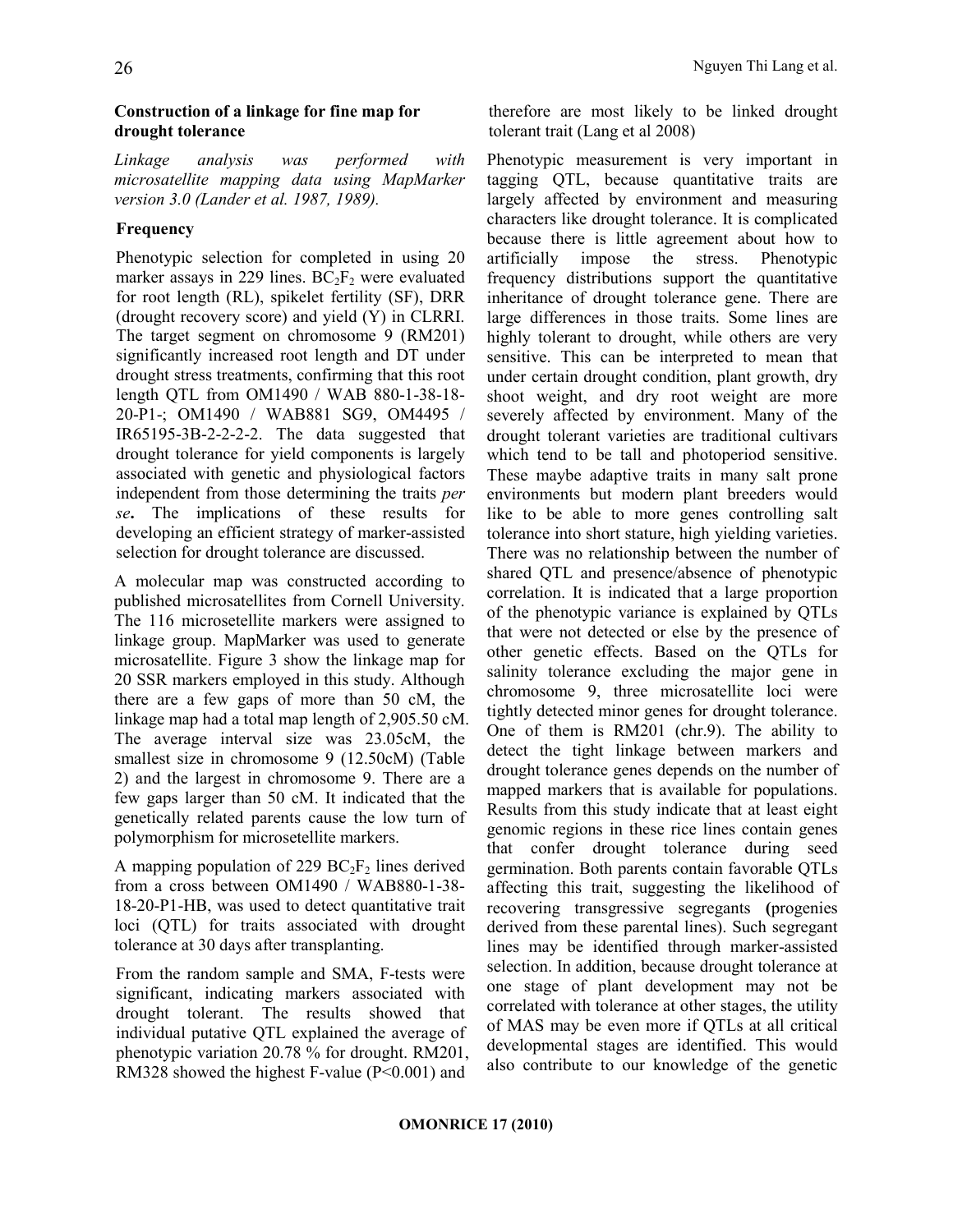relationship of drought tolerance at different developmental stages. Simultaneous or sequential transfer of marker-linked QTLs at different developmental stages may lead to the development of cultivars with drought tolerance throughout the ontogeny of the plant. This study has provided much more detailed informations on the relative importance of genomic segment and has increased our understanding of the genetic basis of drought tolerance. QTL maps could help identify long-term strategies for drought tolerant breeding. Further studies are needed to confirm the estimation of fine mapping for markers assisted selection for drought tolerance.

## ACKNOWLEDGEMENT

The study was supported by the fund from Ministry of Agriculture and Rural Development of Vietnam

#### **REFERENCES**

- Bray EA, J Bailey-Serres, E Weretilnyk. 2000. Responses to abiotic stresses. In W Gruissem, B Buchannan, R Jones, eds, Biochemistry and Molecular Biology of Plants. American Society of Plant Physiologists, Rockville, MD, pp 1158–1249.
- Champoux MC, G Wang, S Sarkarung, DJ Mackill, JC O'Toole, N Huang, SR McCouch. 1995. Locating genes associated with root morphology and drought avoidance in rice via linkage to molecular markers. Theor Appl Genet 90:969-981
- Kosambi DD. 1944. The estimation of map distances from recombination values Ann Engen 12: 172-175
- Lander ES, D Botstein. 1989. Mapping Mendelian factors underlying quantitative traits using RFLP linkage map. Genetics 121:185-199.
- Lander ES, P Green, J Abrahamson, A Barlow, MJ Daly, SE Lincoln, L Newburg. 1987. Mapmarker: an interactive computer package for constructing primary linkage maps of experimental and natural populations. Genomics 1:174-181.
- Lander R, R Thompson. 1989. Efficiency of marker-assisted selection in the improvement of quantitative traits. Genetics 124:743-756
- Lang NT. 2002. Protocol for basic of biotechnology. Agricultural Publisher, Ho chi Minh City, Vietnam
- Lang NT, Nguyen Hoang Han, Bui Chi Buu. 2007. Drought tolerance studies were conducted under controlled drought at CLRRI varieties ,Agricultural Publisher, Ho chi Minh City, Vietnam Science and Technology Joural of Agriculture & Rural Development Vol 5: 27-34
- Price AH, AD Tomos. 1997. Genetic analysis of a quantitative trait . Theor Appl Genet 93:1145- 1151
- McCouch SR, G Kochert, ZH Yu, ZY Wang, GS Khush, WR Coffman, SD Tanksley. 1998. Molecular mapping of rice chromosomes. Theor,Appl, Genet.76:815-829.
- IRRI 2006. International Nextwork for genetic evaluation of RICE . 1-8 papers
- Saito K, Y Hayano-Saito, W Maruyama-Funatsuki, Y Sato, A Kato. 2004. Physical mapping and putative candidate gene identification of a quantitative trait locus Ctb1 for cold tolerance at the booting stage of rice. Theor Appl Genet 109:515-522
- Steele A.K, A.H Price, HE Shashidhar, JR Witcome. Marker assisted selection to introgress rice QTLs Controlling root traits into Indian Upland rice variety.
- Yadav R, B Courtois, N Huang, G McLaren. 1997. Mapping gene controlling root morphology and root distribution on a double haploid population of rice. Theor Appl Genet 94:619- 632.
- Yoshida S, S Hasegawa. 1982. The rice root system: it development and function. In: drought resistance in crops with emphasis on rice. International Rice research Insitute, Los Banos, Laguna, the Philippines, pp 97-114

http://tropgenedb.cirad.fr/html/rice\_QTL.html

27